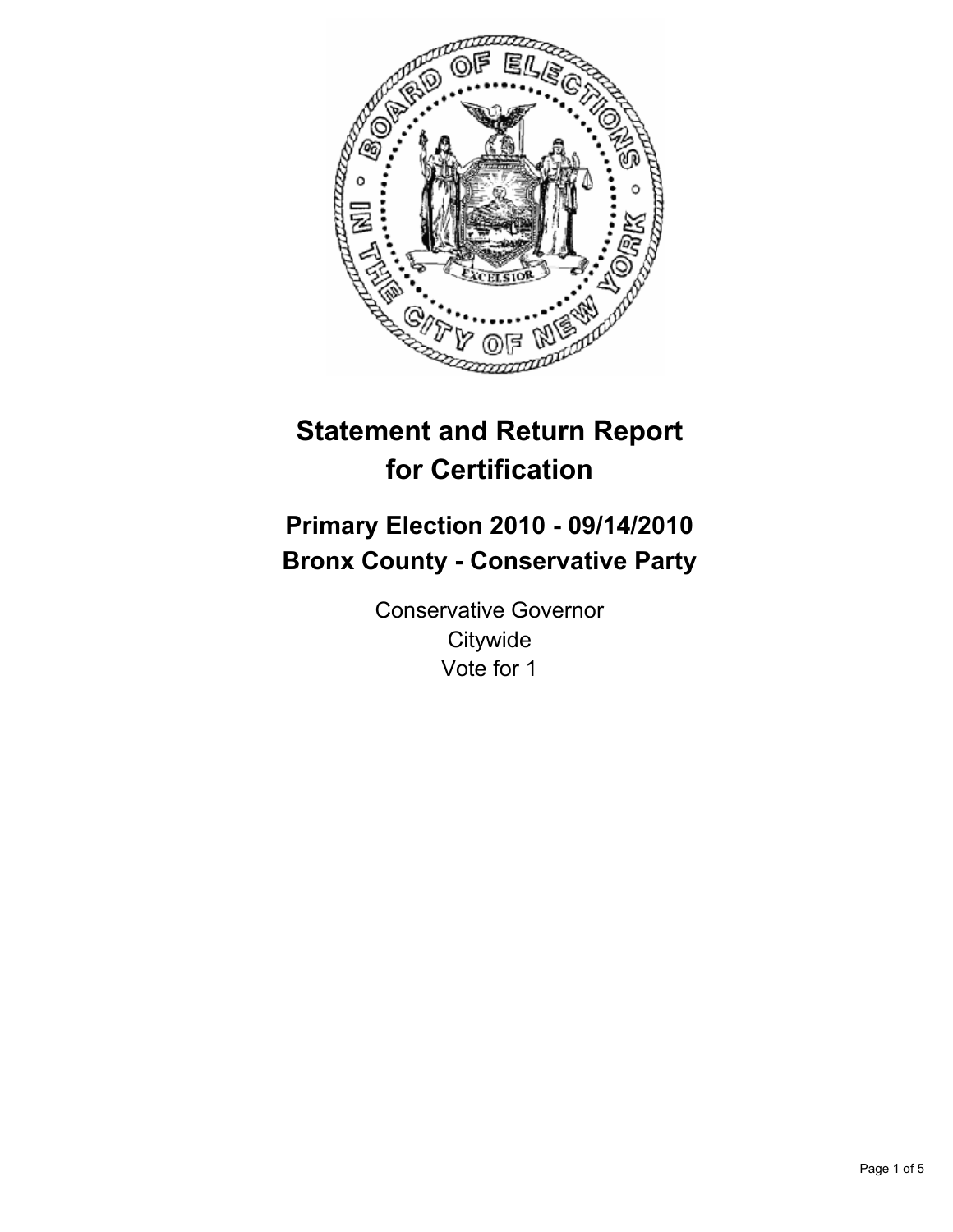

### **Assembly District 76**

| 5 |
|---|
| 3 |
| 2 |
| 0 |
| 0 |
| 0 |
| 6 |
|   |

#### **Assembly District 77**

| <b>Total Votes</b>  | 4 |
|---------------------|---|
| RALPH C LORIGO      | 2 |
| <b>RICK A LAZIO</b> | 2 |
| <b>AFFIDAVIT</b>    | 0 |
| ABSENTEE/MILITARY   |   |
| <b>EMERGENCY</b>    |   |
| PUBLIC COUNTER      | 4 |

#### **Assembly District 78**

| <b>Total Votes</b>    | 4 |
|-----------------------|---|
| RALPH C LORIGO        |   |
| RICK A LAZIO          | 3 |
| AFFIDAVIT             | 0 |
| ABSENTEE/MILITARY     | 0 |
| <b>EMERGENCY</b>      | 0 |
| <b>PUBLIC COUNTER</b> | 5 |

#### **Assembly District 79**

| <b>Total Votes</b>    |   |
|-----------------------|---|
| <b>RALPH C LORIGO</b> |   |
| <b>RICK A LAZIO</b>   | 2 |
| AFFIDAVIT             | 0 |
| ABSENTEE/MILITARY     | 0 |
| <b>EMERGENCY</b>      | 0 |
| <b>PUBLIC COUNTER</b> | 2 |

#### **Assembly District 80**

| PUBLIC COUNTER        | 31 |
|-----------------------|----|
| <b>EMERGENCY</b>      | 0  |
| ABSENTEE/MILITARY     | 0  |
| AFFIDAVIT             |    |
| <b>RICK A LAZIO</b>   | 14 |
| <b>RALPH C LORIGO</b> | 17 |
| <b>Total Votes</b>    | 31 |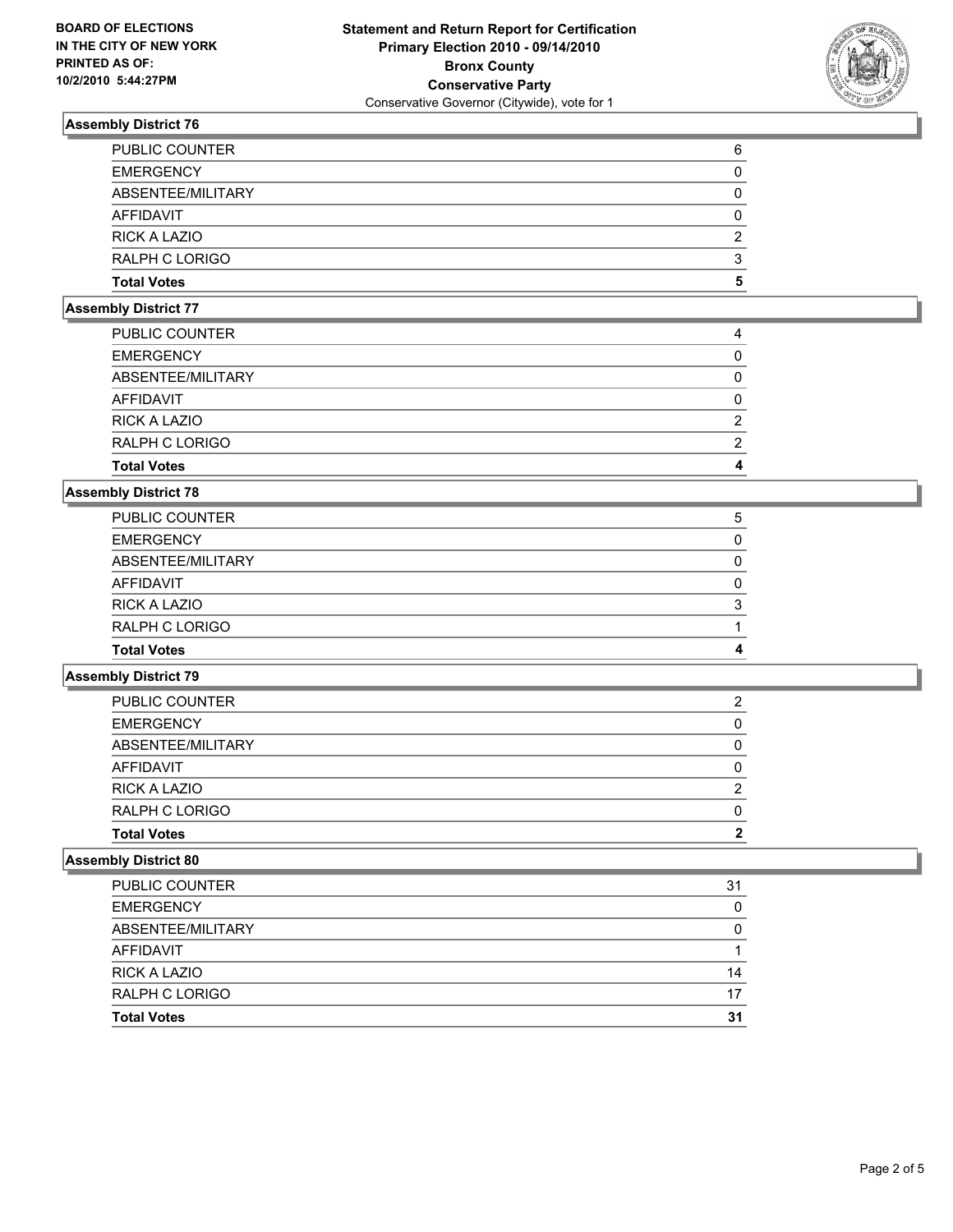

### **Assembly District 81**

| <b>PUBLIC COUNTER</b> | 33 |
|-----------------------|----|
| <b>EMERGENCY</b>      | 0  |
| ABSENTEE/MILITARY     |    |
| <b>AFFIDAVIT</b>      |    |
| RICK A LAZIO          | 25 |
| RALPH C LORIGO        |    |
| RON PAUL (WRITE-IN)   |    |
| <b>Total Votes</b>    | 33 |

#### **Assembly District 82**

| <b>PUBLIC COUNTER</b>    | 193 |
|--------------------------|-----|
| <b>EMERGENCY</b>         | 0   |
| ABSENTEE/MILITARY        | 9   |
| AFFIDAVIT                |     |
| <b>RICK A LAZIO</b>      | 44  |
| <b>RALPH C LORIGO</b>    | 22  |
| CARL PALADINO (WRITE-IN) |     |
| PALLINDINO (WRITE-IN)    |     |
| <b>Total Votes</b>       | 68  |

#### **Assembly District 83**

| <b>Total Votes</b>  | 5 |
|---------------------|---|
| RALPH C LORIGO      | 0 |
| <b>RICK A LAZIO</b> | 5 |
| <b>AFFIDAVIT</b>    |   |
| ABSENTEE/MILITARY   |   |
| <b>EMERGENCY</b>    | 0 |
| PUBLIC COUNTER      | 5 |

#### **Assembly District 84**

| Total Votes              | 14 |
|--------------------------|----|
| CARL PALADINO (WRITE-IN) |    |
| RALPH C LORIGO           | 6  |
| RICK A LAZIO             | 7  |
| AFFIDAVIT                | 0  |
| ABSENTEE/MILITARY        | 0  |
| EMERGENCY                | 0  |
| PUBLIC COUNTER           | 26 |
|                          |    |

#### **Assembly District 85**

| <b>Total Votes</b>    | 5 |
|-----------------------|---|
| PALADINO (WRITE-IN)   |   |
| RALPH C LORIGO        |   |
| <b>RICK A LAZIO</b>   | 3 |
| <b>AFFIDAVIT</b>      | 0 |
| ABSENTEE/MILITARY     | 0 |
| <b>EMERGENCY</b>      | 0 |
| <b>PUBLIC COUNTER</b> | 5 |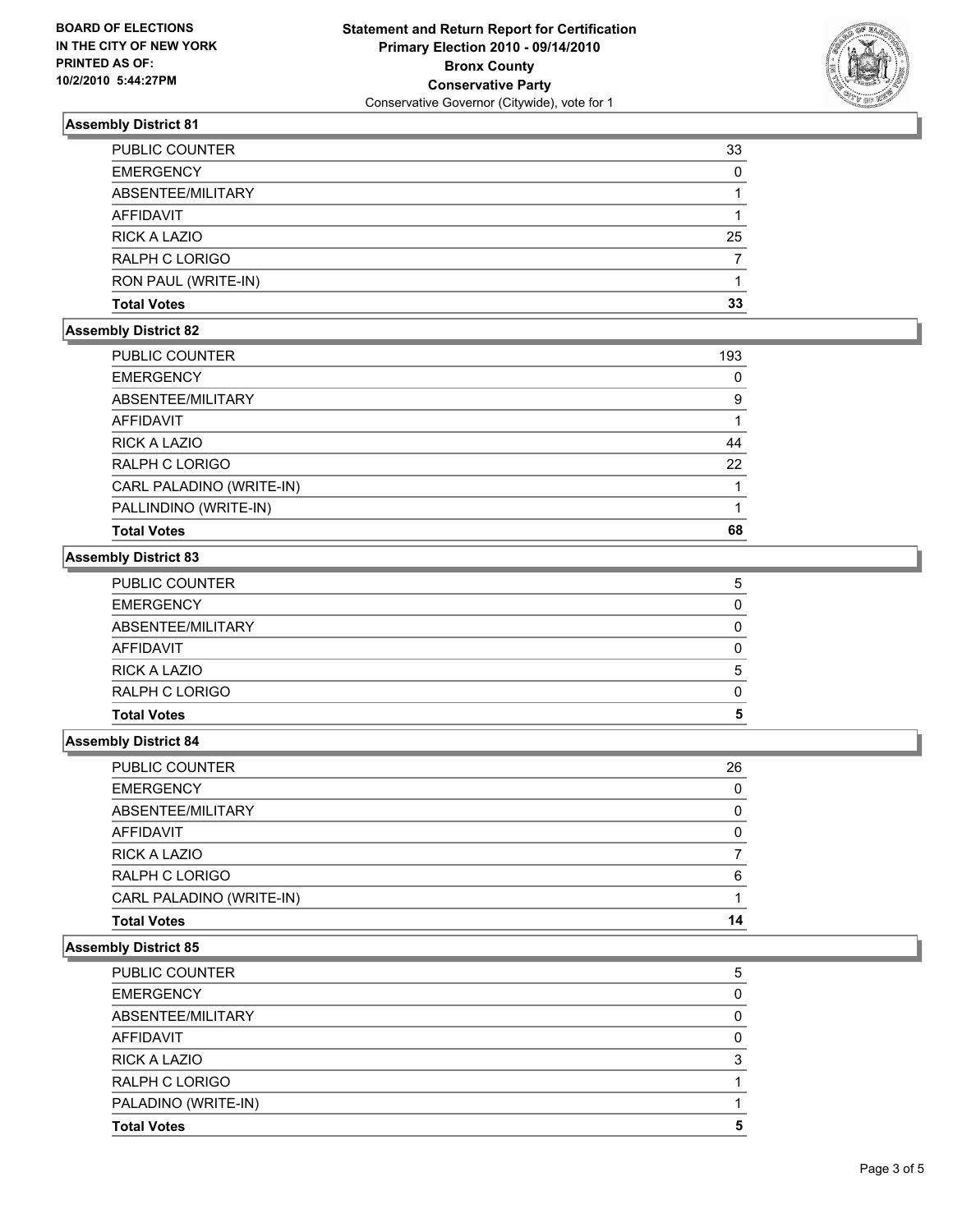

#### **Assembly District 86**

| <b>Total Votes</b>    | 2 |
|-----------------------|---|
| <b>RALPH C LORIGO</b> | 2 |
| <b>RICK A LAZIO</b>   | 0 |
| AFFIDAVIT             |   |
| ABSENTEE/MILITARY     |   |
| <b>EMERGENCY</b>      | 0 |
| <b>PUBLIC COUNTER</b> | 3 |